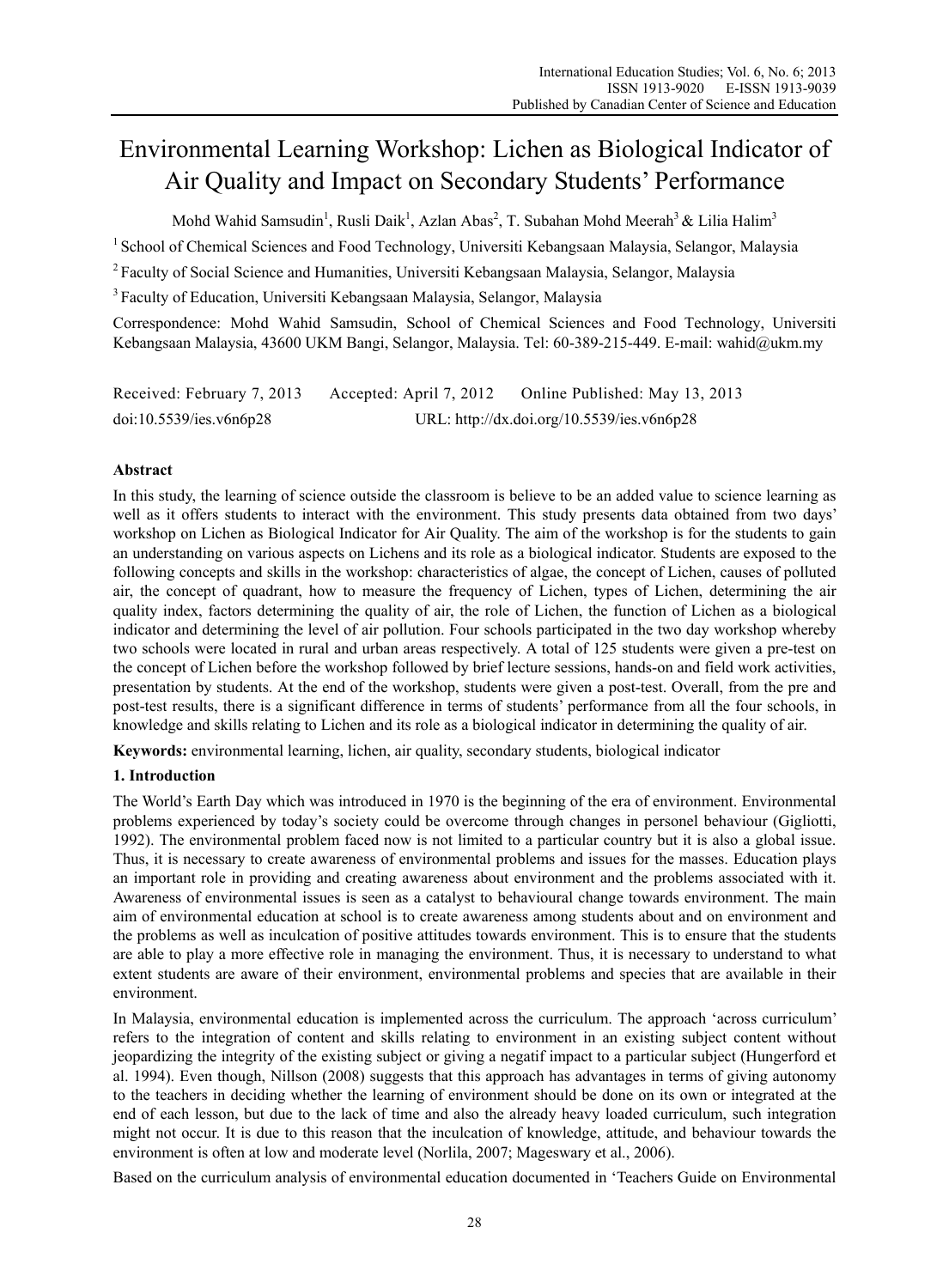Education Across KBSM Curriculum' (Sharifah, 2011), it was found that the aim of environmental education was inculcated holistically across the curriculum. The inculcation includes all aspects related to environmental education namely knowledge, awareness, attitude, behaviour and actions towards environment. However, the analysis found that environmental issues appear repeatedly across content leading to redundancy. In addition, the relevancy of the content to environmental issues is unclear resulting difficulties in implementing the suggested activities in the curriculum especially when the activities are expected to be conducted outside the classroom.

This article discusses on the learning outcome about science and environment in which environment was used as a learning space and the learning experiences were implemented through an educational program or workshop. The focus of the learning experience is on knowing Lichen and it is conducted using learning and teaching module. Lichen is an interaction of at least two micro- organisms that are from various species of algae, bacteria and fungus. Lichen can also use as biological indicator to determine the air quality of a location. An evaluation of the feasibility of this educational program or workshop in developing knowledge of Lichen and its role in determining air quality among secondary students is also conducted in this study. Thus the research questions of the study are the following:

- i. Are there any changes in the level of students' knowledge of Lichen before and after the workshop that uses the learning and teaching module on Lichen?
- ii. Are there any differences in performances among the four selected schools on students' understanding of the relationship between Lichen and the level of air pollution?
- iii. Are there any differences in performances on the pre and post-test results based on gender?
- iv. Are there any differences in the students' performances based on the types of questions on Lichen?

#### **2. Methodology**

This research employed the action research approach in which learning and teaching module on Lichen is the main instrument. A learning and teaching module on the role of Lichen as a biological indicator in identifying the state of air pollution was used with the workshop participants. The module was adapted and improved from the one that was used in the previous program (Mohd Wahid Samsudin et al., 2011a; Mohd Wahid Samsudin et al., 2011b). The current module emphasised on using the environment as a science laboratory.

Another feature of the module used in the current study that is different from the previous modules is that students are being exposed to how Lichen is used as a biological indicator as a means to monitor the quality of air. The previous modules focussed more on using the environment as a learning space to know the diverse species and interactions between the species. In addition, the learning activities in the module are also multidisciplinary. Students draw on the other disciplines of science such as chemistry (the use of chemical solution in the experiment), biology and ecology (lichen is the interaction among algae, bacteria and fungus) and mathematics (data analysis) in executing the activities. Disciplines from the humanities are also integrated in the learning activities.

Students are also encouraged to draw on their knowledge in geography and introduced to latest technology in the field of geography (mapping; Global Positioning System (GPS); Geographic Information System, GIS), civics (decision making and actions related to environment) and arts (photography and drawing). The two day workshop involves lectures and hands on activities. The lecture was to introduce to the students on lichen and how to use lichen to measure the quality of air. Thus, the topics were 1) introduction to lichen, 2) identifying lichens, 3) calculating the lichen population, 4) calculating the quality index of air, 5) identifying the level of air quality, 6) comparing the air quality of various locations, and 7) mapping out the various air qualities. The hands on activities were series of experiments relating to the above topics and the activities were carried out in groups of five to six students per group under the guidance of trained facilitators which were graduate students. At the end of the activities, each group was asked to present and display their findings to other groups.

A pre and post-test questionnaire was developed to measure students' knowledge and understanding of the concept of lichen and its role in measuring air quality. The post- test questionnaire was to seek if there was a change in the understanding as a result of participating in the workshop. Both questionnaires consist of 10 items with multiple choice answers. The questions were on the concept lichen and skills in determining the quality of air using Lcihens i.e. characteristics of algae, the meaning of lichen, causes of air pollution, the quadratic concept, the function of lichen as a biological indicator, types of lichen, how to calculate the frequency of lichen, how to identify the index value of air quality, factors in identifying the air quality, role of lichen and the identification of level of air pollution.

The total number of sample was 125 Form Four science students from four secondary schools. A total of 30-34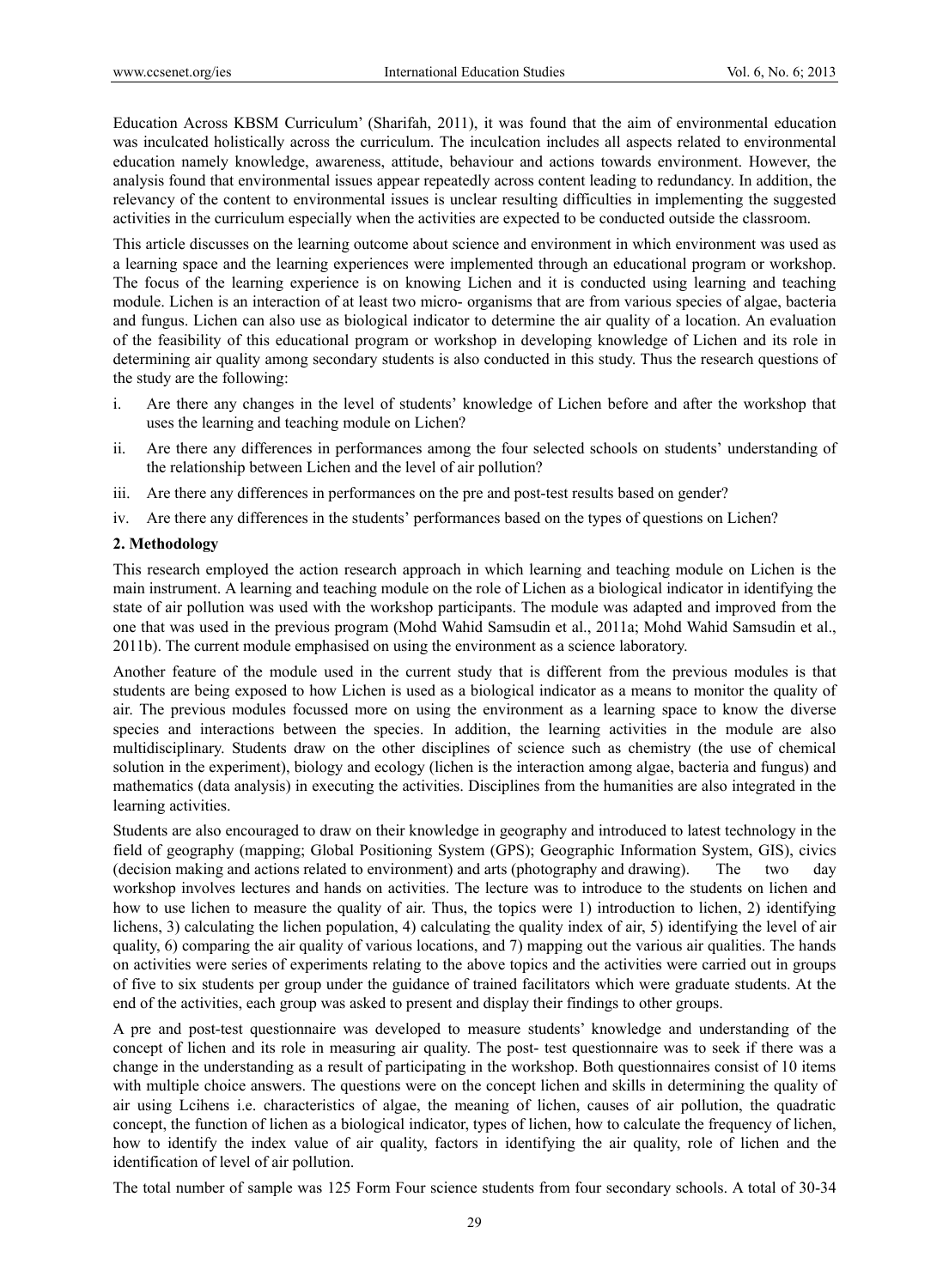students were selected by the teachers from each of the four schools to be involved as program or workshop participants. The four schools were SMK Seri Tangkak ( Johor ) ,SMK Jeli (Kelantan), SMK Kota Puteri, Pasir Gudang (Johor) dan SMK Kinarut ( Sabah ).

Descriptive analysis was used to describe the students' performances and paired sample t-test was used to analyse for any mean differences. Non-participant observation on the learning environment experienced by the students throughout the workshop was conducted and background information of the schools was collected.

## **3. Findings and Discussion**

Table 1 presents the distribution of the test score of students from four schools before and after they were exposed to the learning and teaching module on Lichen. Each student's pre and post test scores are tabled out according to their respective schools.

| <b>DISTRIBUTION</b> | <b>SCHOOL NAME</b> |                        |                        |                    |
|---------------------|--------------------|------------------------|------------------------|--------------------|
|                     | <b>SMK Jeli</b>    | <b>SMK Sri Tangkak</b> | <b>SMK Kota Puteri</b> | <b>SMK Kinarut</b> |
| <b>Pre test</b>     | 22302              | 46446                  | 22331                  | 46446              |
|                     | 43443              | 25351                  | 42224                  | 25351              |
|                     | 10044              | 25262                  | 26223                  | 25262              |
|                     | 35654              | 45362                  | 32335                  | 45362              |
|                     | 34544              | 42163                  | 14323                  | 42163              |
|                     | 42432              | 3 1 3 1 3              | 64322                  | 31313              |
|                     | $\overline{4}$     |                        |                        | 4432               |
| Post test           | 43344              | 67786                  | 89999                  | 67786              |
|                     | 58555              | 77588                  | 89878                  | 77688              |
|                     | 53556              | 67777                  | 88686                  | 67777              |
|                     | 56755              | 76788                  | 67867                  | 76788              |
|                     | 55776              | 866108                 | 87776                  | 866108             |
|                     | 64552              | 76577                  | 98677                  | 76677              |
|                     | 4                  |                        |                        | 7764               |

Table 1. Distribution of the pre and post test scores according to schools

## *3.1 SMK Jeli*

Table 1 shows the pre and post test results for students from SKJ Jeli. The total marks for each test is 10. The lowest score from the pre-test is 0 while the highest value is 6. For the post-test the lowest mark was 2 while the highest mark was 8. About 87.67 per cent of the students showed an increased score from pre to post-test. Only 12.33 per cent of the students obtained similar scores in both the pre and post-tests.

|              |    | <b>Paired Differences</b>                           |                                                                  |         | df | $Sig.(2-tailed)$ |
|--------------|----|-----------------------------------------------------|------------------------------------------------------------------|---------|----|------------------|
|              | N  | Mean<br><b>Deviation</b><br><b>Standard</b><br>(SD) | Pre-test & Mean Post-test &<br><b>Standard Deviation</b><br>(SP) |         |    |                  |
| <b>Score</b> | 30 | 3.16(1.51)                                          | 4.97(1.30)                                                       | $-7.58$ | 30 | .000             |

Table 2 presents the mean score for pre and post-tests for students from SMK Jeli. The pre (mean = 3.16) and post- tests (mean= 4.97) mean scores respectively are below the middle value of total score (mean =5), which indicates that students' knowledge of Lichen is low before and after the workshop with a mean difference of 1.81.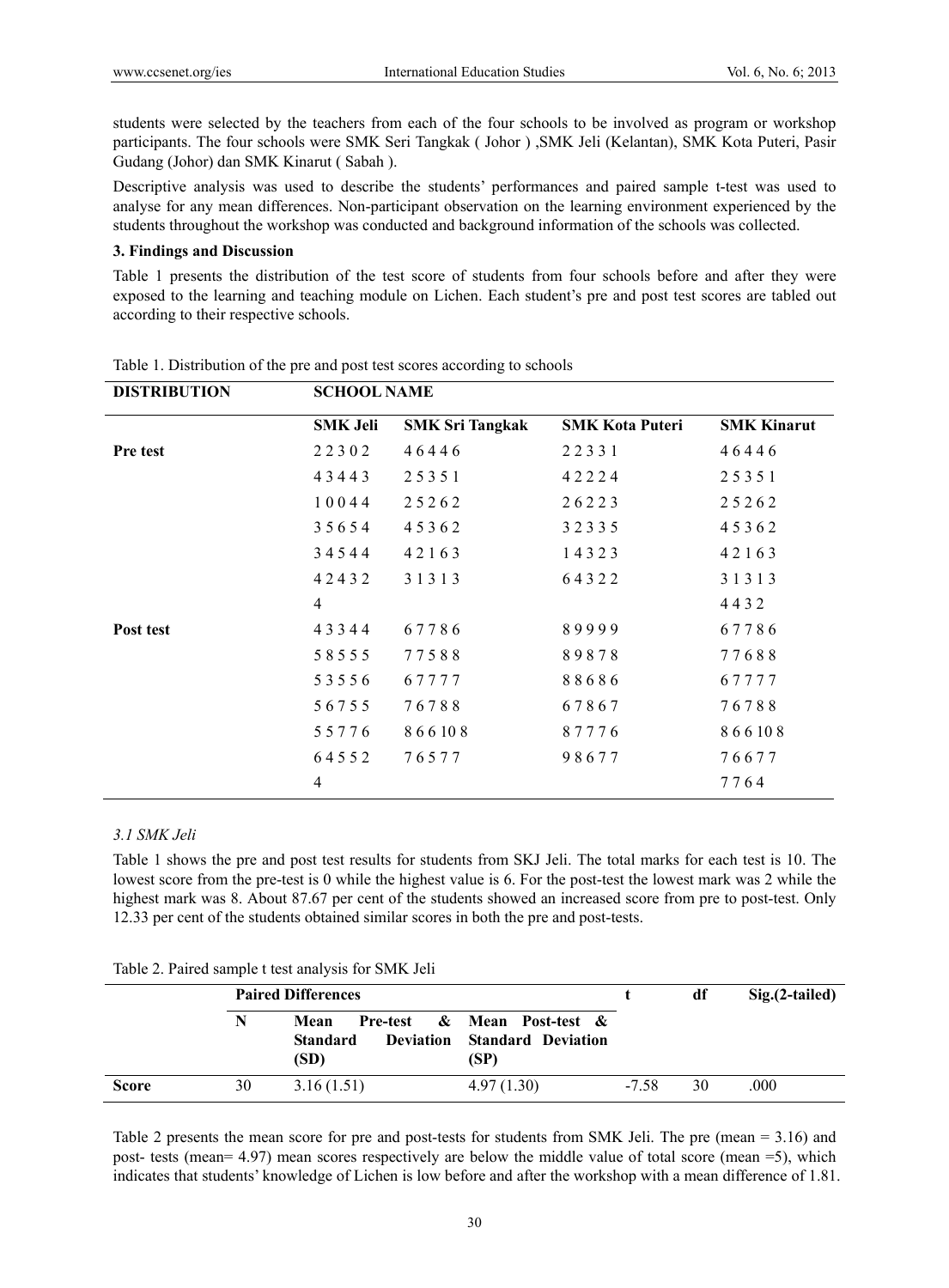Nevertheless, the mean differences was significant at 0.05 (p=0.000). The large value of standard deviation for pre-test (SD= 1.51) and for post-test (SD=1.30) scores suggests that the ability of the students varied widely with the range of 0-6 marks for pre-test and with a similar range of 2-8 marks for post-test.

The potential of these students to improve their understanding of Lichen, however, is evident in the increased of score means in the post-test, even though the increased mean value is small (1.81). These students are mostly from families who are from the low income range of less than RM1500, and the job occupation are often as farmers, labourers and others. Thus, providing means for their children to attend tuition classes is low. But, it appears that hands-on activities like in the module could probably encourage science learning as evident in the mean differences which is also found to be statistically significant.

### *3.2 SMK Sri Tangkak*

Students from SMK Sri Tangkak showed a distribution of 1-8 marks in the pre-test while a range of 4-10 marks in the post-test result (see Table 1). About 96.67 per cent of the students showed an increase in marks from pre to post-test. Only 3.33 per cent achieved the same score in both the pre and post-test score.

|              |    | <b>Mean differences</b>                              |                                                         |       | df | Sig. (2-tailed) |
|--------------|----|------------------------------------------------------|---------------------------------------------------------|-------|----|-----------------|
|              |    | Mean Pre-test &<br><b>Standard Deviation</b><br>(SD) | Mean test Post &<br><b>Standard Deviation</b><br>(SD) - |       |    |                 |
| <b>Score</b> | 30 | 4.17(1.42)                                           | 7.37(1.43)                                              | -9.39 | 29 | .000            |

Table 3. Paired t-test analysis for SMK Sri Tangkak

Table 3 presents the mean scores for both the pre and post-tests of SMK Sri Tangkak students. The mean difference between the pre (mean= 4.17) and post-test (mean= 7.37) mean scores is 3.30 and the difference is found to be significant at 0.05 (p=0.000). The standard deviation value for the pre (SD= 1.41) and post-test (SD= 1.43) is high respectively. This is evident in the score range for pre-test (1-6 marks) and for post-test (4-10 marks). The relatively high score of pre and post-test, which is close and above the mid value which is 5 indicates the learning process at SMK Sri Tangkak is favourable and encourage learning. Students are mostly from a middle class background where their parents are working with the government with an income between RM2000- RM3000. One can assume that parents might provide basic support in enhancing their children's learning.

In addition, it has been observed that the school learning environment encourages lively interaction among students and races. The location of the school that is closed to a small town next to a Matriculation college possibly induces a high level of motivation of the students to perform in their studies. One can also assume that the activities of the Lichen module encourage the differences in the level of students' knowledge of Lichen.

### *3.3 SMK Kota Puteri*

Table 1 shows that the range score for the pre-test results is between 1-6 marks while the range for the post-test results is 6-9 marks. In addition, 100 per cent of the respondents showed an improvement of scores from pre to post-test.

Table 4 shows that the mean score for the pre and post-test 2.87 (SD= 1.25) and 7.53 (SD= 1.04) respectively. It appears that the pre-test result indicates a high variability of students' performance while the performance of the students is less variable in the post-test scores. The paired t test also indicates that the differences in mean which is 4.66 is statistically significant at  $0.05$  (p=0.000).

|               | <b>Mean differences</b> |                                             |                                                                   |        | df | Sig.         |
|---------------|-------------------------|---------------------------------------------|-------------------------------------------------------------------|--------|----|--------------|
|               | N                       | Mean<br>Pre-test<br><b>Standard</b><br>(SD) | & Mean Post-test &<br><b>Deviation</b> Standard Deviation<br>(SD) |        |    | $(2-tailed)$ |
| <b>Scores</b> |                         | 2.87 (1.25)                                 | 7.53(1.04)                                                        | -15.93 | 29 | .000         |

Table 4. Paired sample t-test analysis for SMK Kota Puteri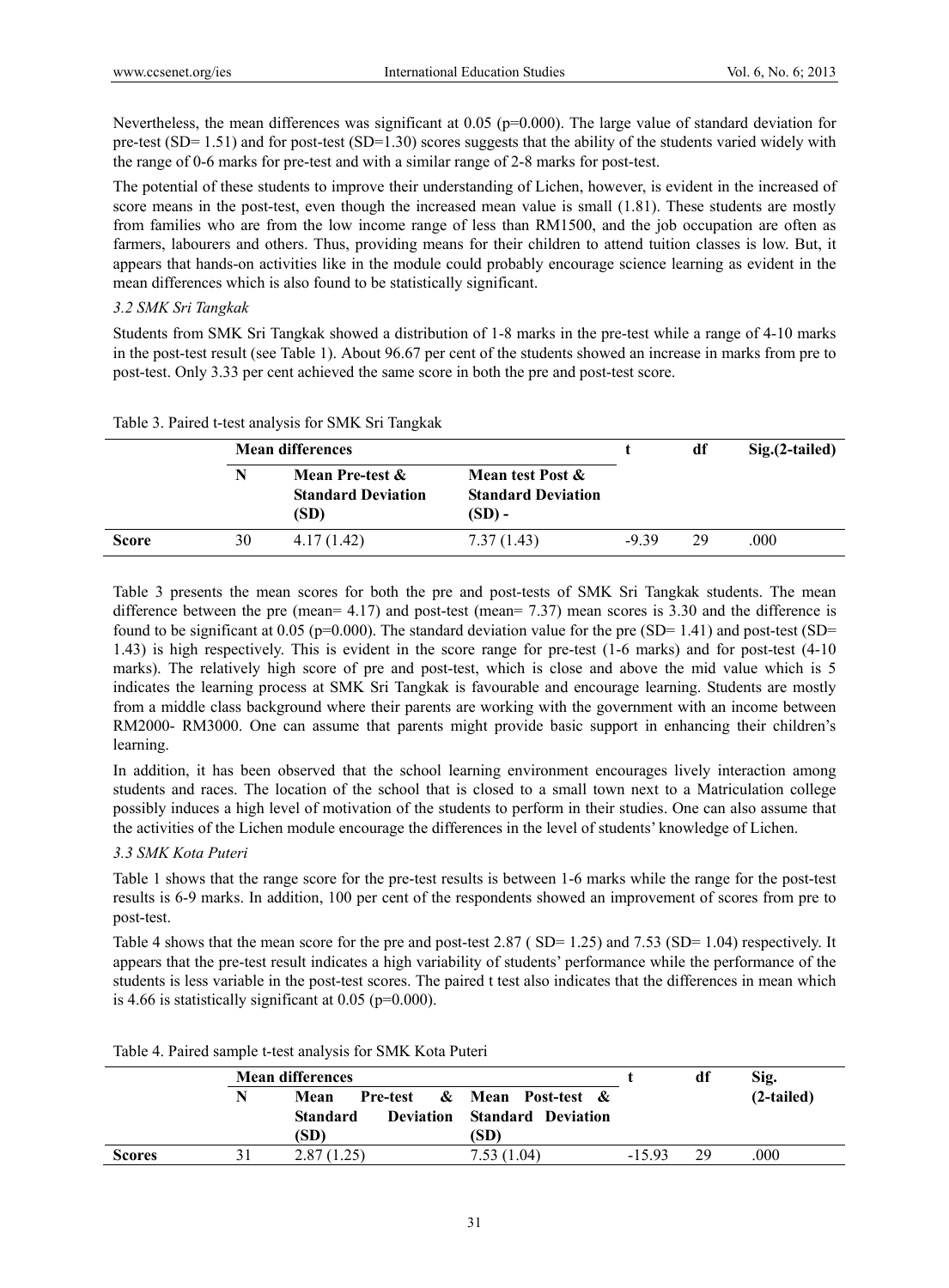It appears that students have gained significant improvement in the knowledge of Lichen based on the Lichen module. The hands-on activities in the module might have encouraged such an improvement. In addition SMK Kota Puteri is located in an advanced township in Johor, namely Pasir Gudang in which the access to information and knowledge is easy thus provide a rich environment to students' learning in and outside of their formal schooling. The family background of the students is mostly from the profesional and entrepreneurial groups with an income of RM2500 and above thus the parents are able to provide adequate support for their children's learning.

## *3.4 SMK Kinarut*

Students from SMK Kinarut scored between 1-6 marks in the pre-test results while in the post-test results they scored between 4-10 marks. (see Table 1). In addition, 100 per cent of the students showed an improvement from their pre to post-test results. ,

|        | <b>Mean differences</b> |                                 |                                                                                           |             | df | $Sig. (2-tail)$ |
|--------|-------------------------|---------------------------------|-------------------------------------------------------------------------------------------|-------------|----|-----------------|
|        | N                       | Mean<br><b>Standard</b><br>(SD) | <b>Pre-test &amp; Mean Post-test &amp;</b><br><b>Deviation</b> Standard Deviation<br>(SD) |             |    |                 |
| Scores | 34                      | 3.44(1.60)                      | 6.91(1.02)                                                                                | $-12.65$ 33 |    | .000            |

Table 5. Paired sample t –test analysis for SMK Kinarut

As seen in Table 5, the mean score for pre-test is 3.44 (SD=1.60) and the mean score for post-test is 6.91  $(SD=1.02)$ . The difference in mean scores is 3.47 and it is found to be statistically significant at 0.05 (p=0.000). While the range of scores is wide for both pre and post-test that is 1-6 marks and 4-10 marks respectively. The mean value for both pre and post-test results is close to the mid value of the total mean, i.e. 5. This suggests that students do improve from pre to post-test however it is still can be enhanced. Nevertheless the hands on activities might have some effect on this performance.

The students' performance after the workshop could be considered as satisfactory indicates that the learning environment in and outside of formal schooling is encouraging. SMK Kinarut is located in Kinarut which is situated at the fringe of the capital of Sabah, Kota Kinabalu. Students mostly come from a moderate family background where the family income is between RM1000-RM2500. Thus, providing basic needs of their children in gaining knowledge is assumed to be met by such family income bracket.

A comparison of performance according to gender Tables 6 and 7 present the mean score for the sample before and after using the learning module on Lichen and according to gender. Out of the 125 respondents, 48 of them are boys and another 77 of the sample are girls.

| <b>MEAN SCORE</b> | <b>GENDER</b> |        |
|-------------------|---------------|--------|
|                   | Male          | Female |
| Pre test          | 3.19          | 3.93   |
| Post test         | 7.12          | 6.45   |

Table 6. Mean score according to gender for the total sample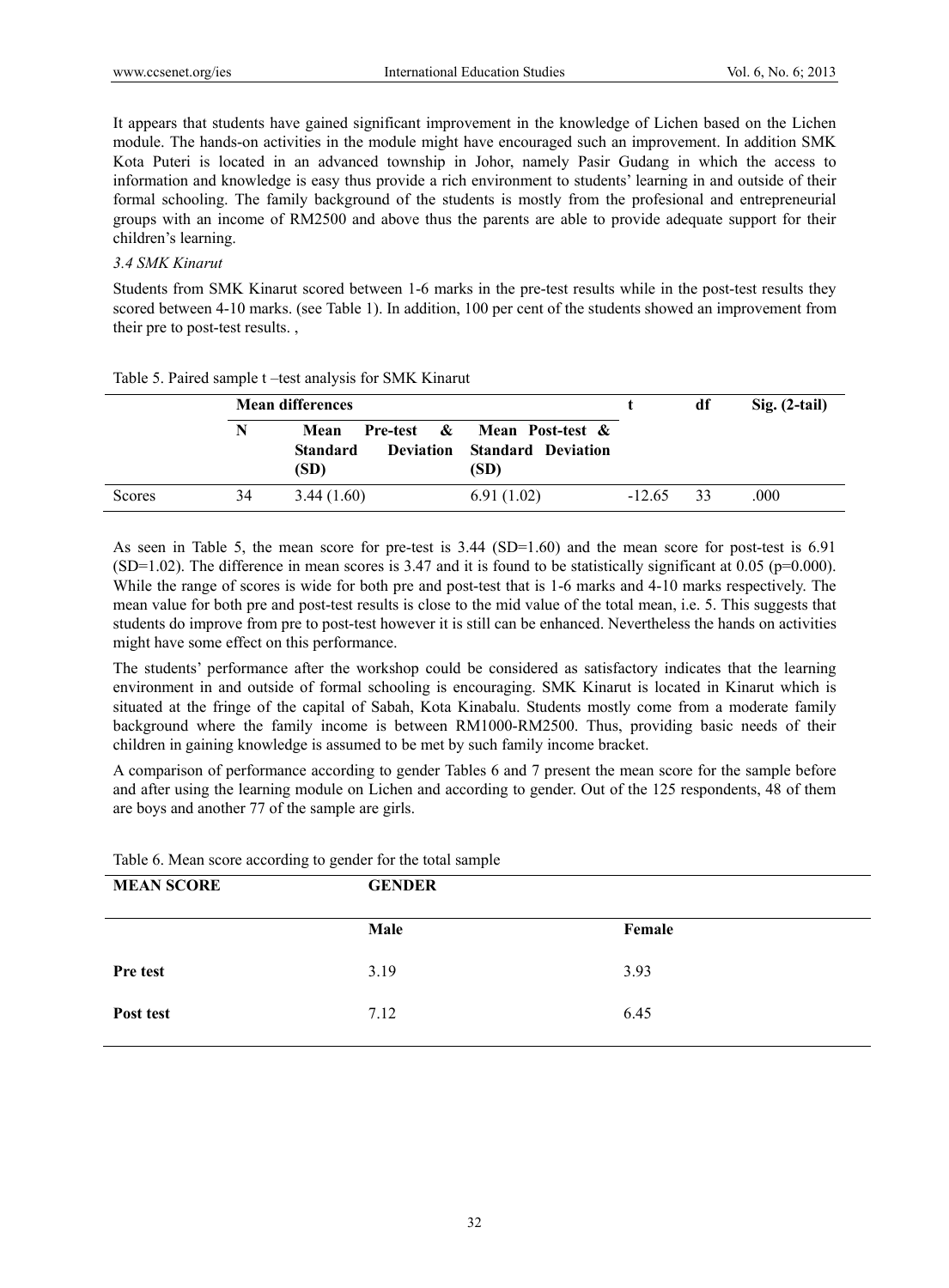| Gender    |     |                        |                    | df       | Sig. |              |
|-----------|-----|------------------------|--------------------|----------|------|--------------|
|           | N   | <b>Mean score Male</b> | <b>Mean Score</b>  |          |      | $(2-tailed)$ |
|           |     | (SD)                   | <b>Female (SD)</b> |          |      |              |
| Pre test  | 125 | 3.19(1.33)             | 3.94(1.05)         | $-18.65$ | 123  | .000         |
| Post test | 125 | 7.12(1.24)             | 6.45(1.22)         | $-11.66$ | 123  | .000         |

#### Table 7. Paired sampel t-test according to gender

Both girls (mean=3.94) and boys (mean=3.19) obtained mean score below the mid value of the total score, i.e. 5 marks. However, the girls' mean score is higher than the boys indicating girls are more prepared and have the basic knowledge on the concept of Lichen. However, the boys did better in the post-test (mean= 7.12) compared to the girls (mean=6.45), and the difference is found to be significant at 0.05 ( $p=0.000$ ). At the same time, both girls and boys perform better compared to their performance in pre-test. One possible reason for this difference is that boys tend to perform well when involved in activities that involved students actively such as activities in the Lichen module.

# *3.5 Students' Performance according to Questions*

Figure 1 displays the rate of change in students' performance for questions 1-9 based on the pre and post-test results. Question no. 10 was omitted from the analysis since the question was more on conceptual rather than on their performances. Students' performances were compared based on the type of schools.



Figure 1. Student performances according to questions and schools

Overall, for each question, there is a positive change from pre to post-test result except for question no. 7. Nine per cent of students from SMK Kinarut displayed a negative change from pre to post-test result. Question no. 7 is on the methods of identifying the index of air quality. This question requires mathematical competencies of the students. While, question no. 9 displays the highest rate of positive change in the students' performance. Question no. 9 relates to the function of Lichen. It appears that using environment as a learning space has a more